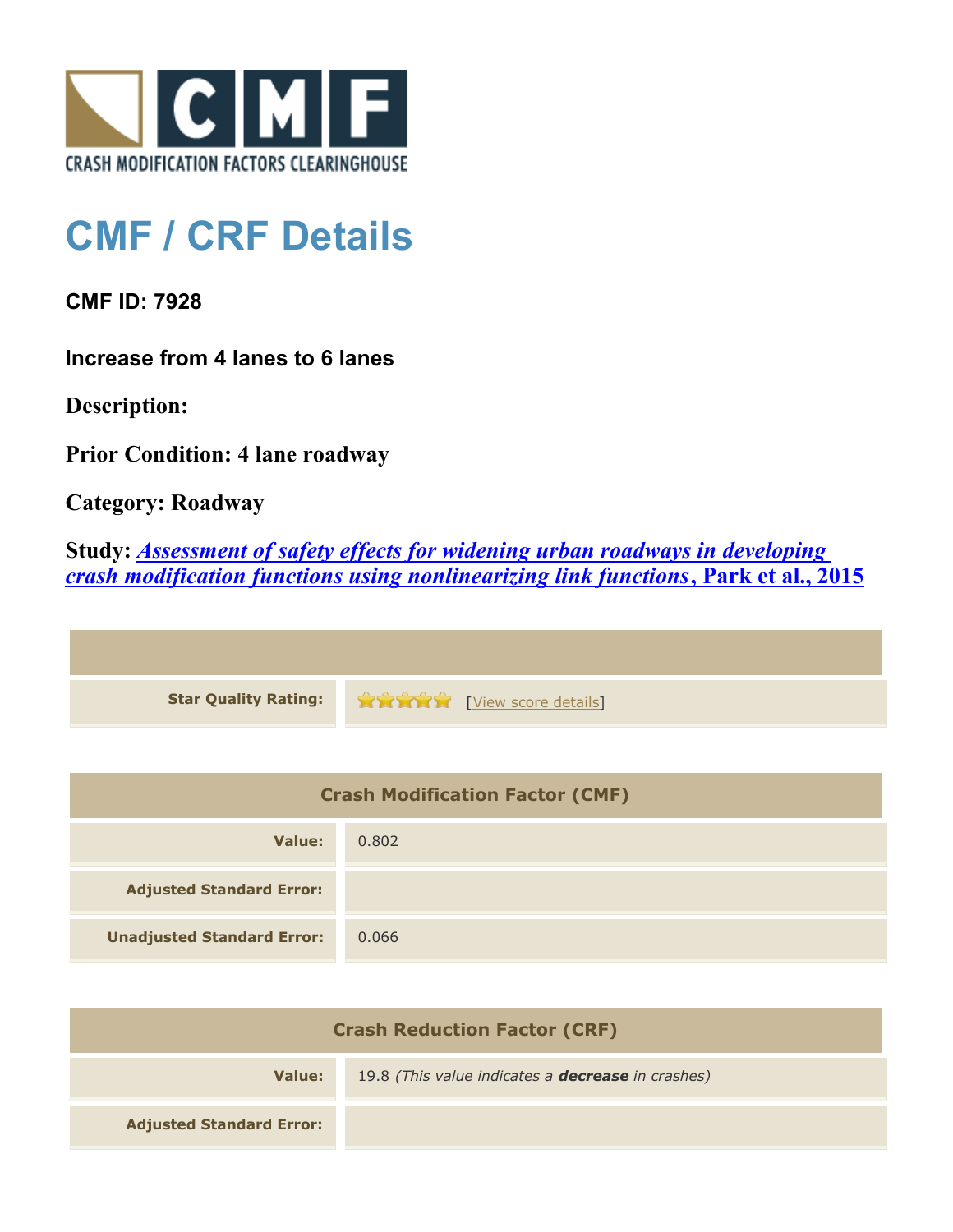| <b>Applicability</b>                                                |                                                    |
|---------------------------------------------------------------------|----------------------------------------------------|
| <b>Crash Type:</b>                                                  | All                                                |
| <b>Crash Severity:</b>                                              | All                                                |
| <b>Roadway Types:</b>                                               | Not specified                                      |
| <b>Number of Lanes:</b>                                             |                                                    |
| <b>Road Division Type:</b>                                          |                                                    |
| <b>Speed Limit:</b>                                                 | $40 - 60$                                          |
| <b>Area Type:</b>                                                   | Urban                                              |
| <b>Traffic Volume:</b>                                              | 20500 to 60683 Annual Average Daily Traffic (AADT) |
| <b>Time of Day:</b>                                                 |                                                    |
| $T_{\rm eff}$ and $T_{\rm eff}$<br>isiins ta tuksusa aktan. kaasad: |                                                    |

## *If countermeasure is intersection-based*

| <b>Intersection Type:</b>         |  |
|-----------------------------------|--|
| <b>Intersection Geometry:</b>     |  |
| <b>Traffic Control:</b>           |  |
| <b>Major Road Traffic Volume:</b> |  |
| <b>Minor Road Traffic Volume:</b> |  |

| <b>Development Details</b>      |              |
|---------------------------------|--------------|
| <b>Date Range of Data Used:</b> | 2003 to 2012 |
| <b>Municipality:</b>            |              |
| State:                          | <b>FL</b>    |